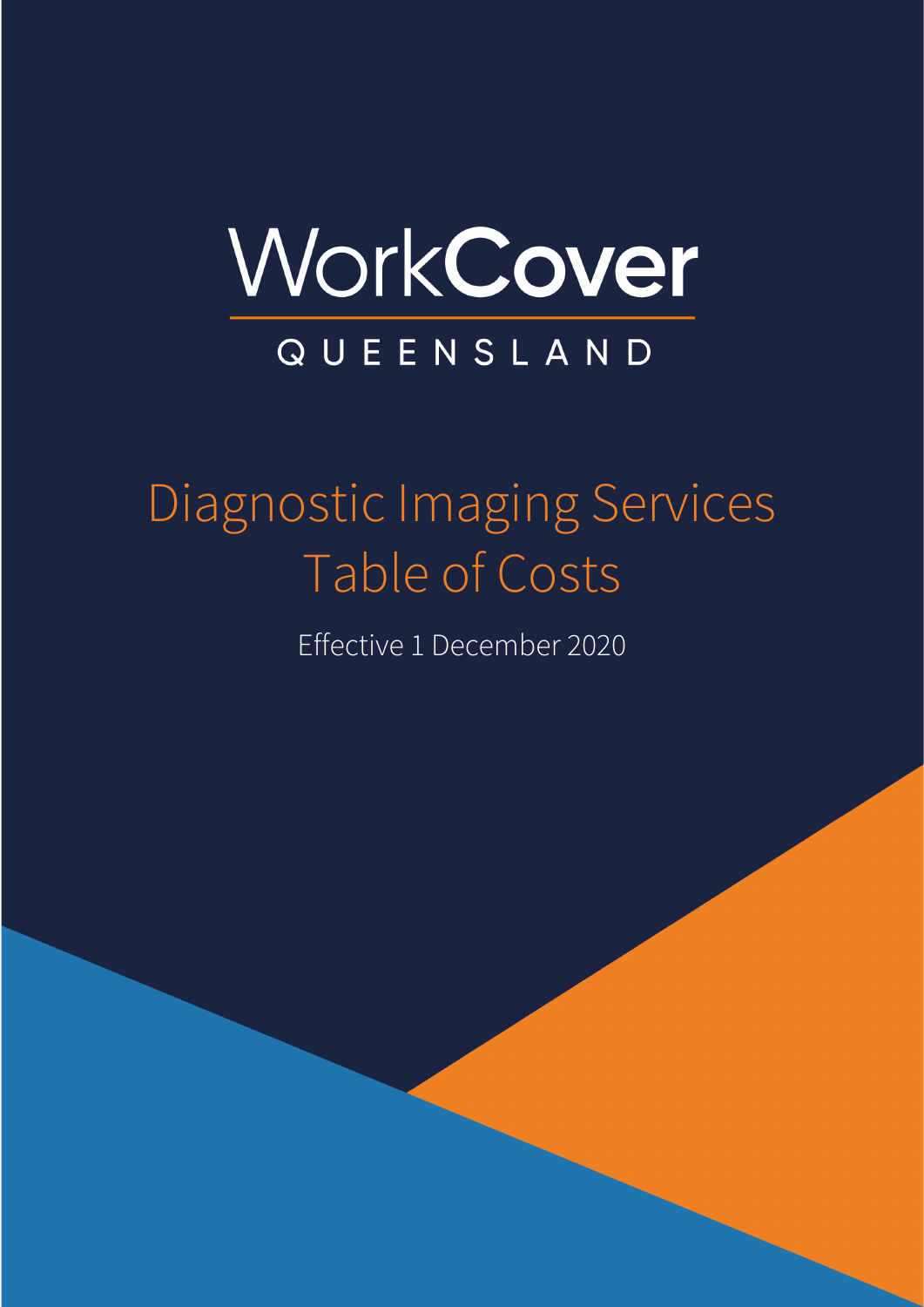

## Diagnostic Imaging Services Table of Costs

#### How to use this document

This document outlines the fees payable by workers' compensation insurers for diagnostic imaging service delivery to workers' compensation claimants in Queensland.

When invoicing for medical services, medical practitioners are expected to adhere to the MBS rules, unless otherwise specified by WorkCover Queensland (WorkCover) in this publication or the insurers' medical policies. WorkCover adopts the Medicare Benefits Schedule (MBS) items, explanations, definitions, rules and conditions for services provided by medical practitioners.

Fees in this schedule are payable only to medical practitioners who meet the provider eligibility criteria outlined in the current MBS.

#### Service Level Standards

- 1. Services are to be provided in DIAS-accredited diagnostic imaging practices.
- 2. Appointments within 3 working days (unless it is clinically not appropriate or additional services/preparation is required) from receiving a valid request for a workers' compensation patient with an open claim
- 3. The report shall be comprehensive and will address all information requested by the referrer, required by the procedure and necessary for the interpretation of the results – see RANZCR Standards of Practice for Clinical Radiology, V11, 5.5.1 Interpretation and Reporting the Result.
- 4. The report shall be provided within 24 hours of the service, except in circumstances where additional radiology services or further clinical information is required
- 5. If the provider, using their clinical judgement, determines that further scans are required, prior approval will be sought from the insurer
- 6. Where the radiologist needs to clarify a referral, contact will be made with the referring practitioner.
- 7. Where the referring practitioner requires it, an electronic version of the report will be available.
- 8. Radiologists to submit invoices and a copy of the report through electronic channels, if available.
- 9. Only the provider of the service may render an invoice to the insurer.
- 10. Imaging examinations will be provided by radiologists who are registered as specialists in Diagnostic Radiology with AHPRA. 'Specialist MRI' services will be provided by radiologists who are registered with RANZCR as an MRI Radiologist and who participate in the MRI Quality and Accreditation Program which includes MRI specific CPD requirements – see RANZCR, Standards of Practice for Clinical Radiology, V11, 13.2.4 CPD – MRI Radiologist

#### More information

You can access more information by visitin[g https://www.worksafe.qld.gov.au/service-providers/fees.](https://www.worksafe.qld.gov.au/service-providers/fees)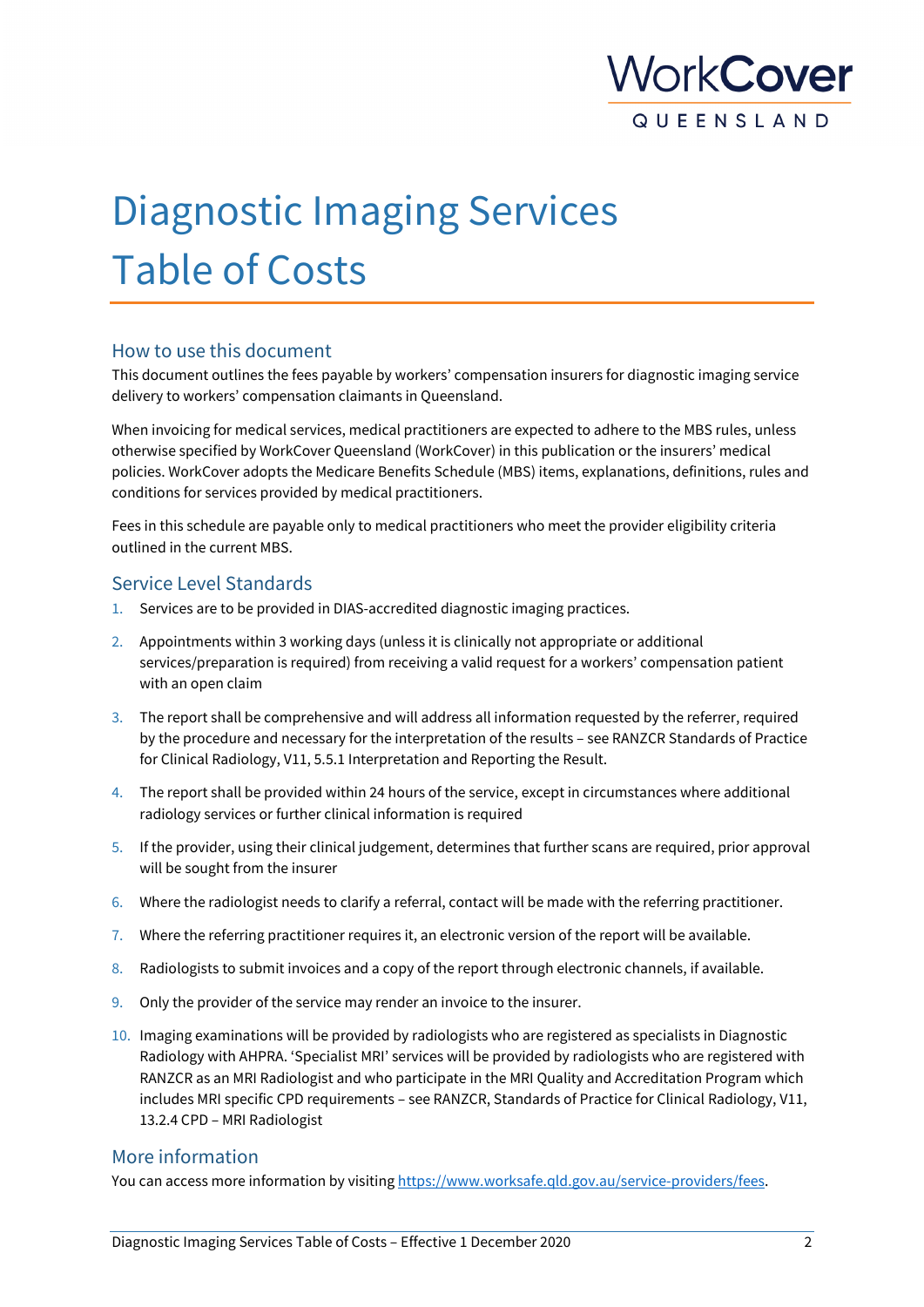

| <b>ITEM</b><br><b>NUMBER</b> | <b>MAX FEE</b><br><b>EXCLUDING</b><br>GST(S) | <b>ITEM</b><br><b>NUMBER</b> | <b>MAX FEE</b><br><b>EXCLUDING</b><br>GST(S) | <b>ITEM</b><br><b>NUMBER</b> | <b>MAX FEE</b><br><b>EXCLUDING</b><br>GST(S) | <b>ITEM</b><br><b>NUMBER</b> | MAX FEE<br><b>EXCLUDING</b><br>GST(S) |
|------------------------------|----------------------------------------------|------------------------------|----------------------------------------------|------------------------------|----------------------------------------------|------------------------------|---------------------------------------|
| 55028                        | 222                                          | 55135                        | 718                                          | 55718                        | 203                                          | 55865                        | 77                                    |
| 55029                        | 77                                           | 55137                        | 468                                          | 55721                        | 233                                          | 55866                        | 246                                   |
| 55030                        | 222                                          | 55141                        | 835                                          | 55723                        | 77                                           | 55867                        | 85                                    |
| 55031                        | 77                                           | 55143                        | 835                                          | 55725                        | 81                                           | 55868                        | 222                                   |
| 55032                        | 222                                          | 55145                        | 968                                          | 55729                        | 55                                           | 55869                        | 77                                    |
| 55033                        | 77                                           | 55146                        | 968                                          | 55736                        | 258                                          | 55870                        | 246                                   |
| 55036                        | 226                                          | 55238                        | 344                                          | 55739                        | 116                                          | 55871                        | 85                                    |
| 55037                        | 77                                           | 55244                        | 344                                          | 55759                        | 305                                          | 55872                        | 222                                   |
| 55038                        | 222                                          | 55246                        | 344                                          | 55762                        | 122                                          | 55873                        | 77                                    |
| 55039                        | 77                                           | 55248                        | 344                                          | 55764                        | 325                                          | 55874                        | 246                                   |
| 55048                        | 222                                          | 55252                        | 344                                          | 55766                        | 132                                          | 55875                        | 85                                    |
| 55049                        | 77                                           | 55274                        | 344                                          | 55768                        | 305                                          | 55876                        | 222                                   |
| 55054                        | 222                                          | 55276                        | 344                                          | 55704                        | 142                                          | 55877                        | 77                                    |
| 55065                        | 199                                          | 55278                        | 344                                          | 55770                        | 122                                          | 55878                        | 246                                   |
| 55066                        | 443                                          | 55280                        | 344                                          | 55772                        | 325                                          | 55879                        | 85                                    |
| 55068                        | 71                                           | 55282                        | 344                                          | 55774                        | 132                                          | 55880                        | 222                                   |
| 55070                        | 199                                          | 55284                        | 344                                          | 55812                        | 222                                          | 55881                        | 77                                    |
| 55071                        | 421                                          | 55292                        | 344                                          | 55814                        | 77                                           | 55882                        | 246                                   |
| 55073                        | 69                                           | 55294                        | 344                                          | 55844                        | 177                                          | 55883                        | 85                                    |
| 55076                        | 222                                          | 55296                        | 225                                          | 55846                        | 77                                           | 55884                        | 222                                   |
| 55079                        | 77                                           | 55600                        | 222                                          | 55848                        | 277                                          | 55885                        | 77                                    |
| 55084                        | 199                                          | 55603                        | 222                                          | 55850                        | 366                                          | 55886                        | 246                                   |
| 55085                        | 69                                           | 55700                        | 122                                          | 55854                        | 77                                           | 55887                        | 85                                    |
| 55118                        | 559                                          | 55703                        | 71                                           | 55856                        | 222                                          | 55888                        | 222                                   |
| 55126                        | 468                                          | 55704                        | 142                                          | 55857                        | 77                                           | 55889                        | 77                                    |
| 55127                        | 468                                          | 55705                        | 71                                           | 55858                        | 246                                          | 55890                        | 246                                   |
| 55128                        | 468                                          | 55706                        | 203                                          | 55859                        | 85                                           | 55891                        | 85                                    |
| 55129                        | 468                                          | 55707                        | 142                                          | 55860                        | 222                                          | 55892                        | 222                                   |
| 55130                        | 345                                          | 55708                        | 71                                           | 55861                        | 77                                           | 55893                        | 77                                    |
| 55132                        | 468                                          | 55709                        | 77                                           | 55862                        | 246                                          | 55894                        | 246                                   |
| 55133                        | 422                                          | 55712                        | 233                                          | 55863                        | 85                                           | 55895                        | 85                                    |
| 55134                        | 468                                          | 55715                        | 81                                           | 55864                        | 222                                          |                              |                                       |

#### Ultrasound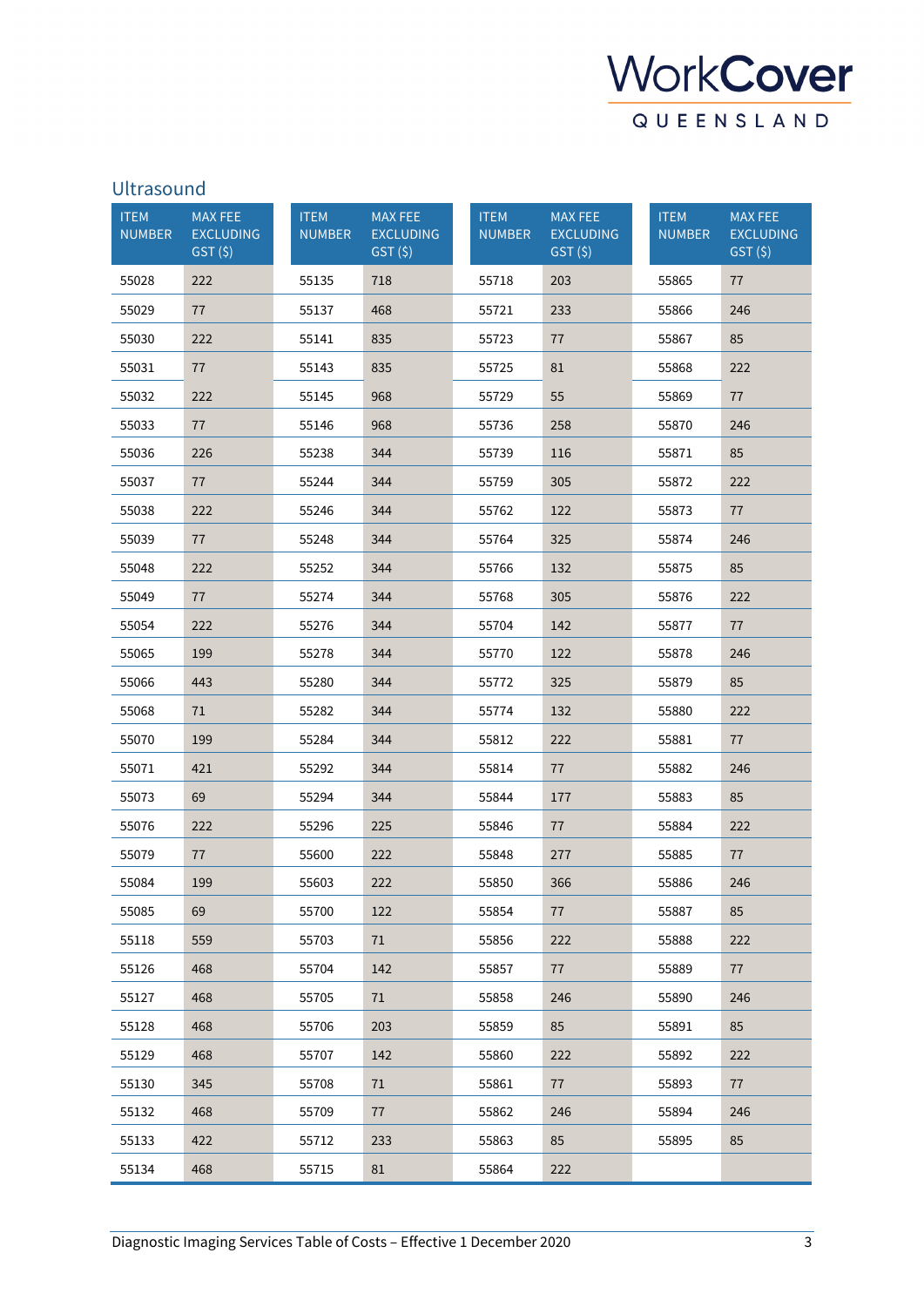

## Computed Tomography

| <b>ITEM</b><br><b>NUMBER</b> | <b>MAX FEE</b><br><b>EXCLUDING</b><br>GST(\$) | <b>ITEM</b><br><b>NUMBER</b> | <b>MAX FEE</b><br><b>EXCLUDING</b><br>GST(S) | <b>ITEM</b><br><b>NUMBER</b> | <b>MAX FEE</b><br><b>EXCLUDING</b><br>GST(\$) | <b>ITEM</b><br><b>NUMBER</b> | <b>MAX FEE</b><br><b>EXCLUDING</b><br>GST(\$) |
|------------------------------|-----------------------------------------------|------------------------------|----------------------------------------------|------------------------------|-----------------------------------------------|------------------------------|-----------------------------------------------|
| 56001                        | 396                                           | 56221                        | 487                                          | 56409                        | 508                                           | 56801                        | 947                                           |
| 56007                        | 508                                           | 56223                        | 487                                          | 56412                        | 731                                           | 56807                        | 1137                                          |
| 56010                        | 512                                           | 56224                        | 713                                          | 56501                        | 782                                           | 57001                        | 947                                           |
| 56013                        | 508                                           | 56225                        | 713                                          | 56507                        | 975                                           | 57007                        | 1153                                          |
| 56016                        | 589                                           | 56226                        | 713                                          | 56553                        | 1056                                          | 57201                        | 315                                           |
| 56022                        | 457                                           | 56233                        | 487                                          | 56620                        | 447                                           | 57341                        | 954                                           |
| 56028                        | 684                                           | 56234                        | 713                                          | 56622                        | 447                                           | 57351                        | 1035                                          |
| 56030                        | 457                                           | 56237                        | 487                                          | 56623                        | 679                                           | 57352                        | 1035                                          |
| 56036                        | 684                                           | 56238                        | 713                                          | 56626                        | 679                                           | 57353                        | 1035                                          |
| 56101                        | 467                                           | 56301                        | 599                                          | 56627                        | 447                                           | 57354                        | 1035                                          |
| 56107                        | 690                                           | 56307                        | 812                                          | 56628                        | 679                                           | 57357                        | 1035                                          |
| 56219                        | 662                                           | 56401                        | 508                                          | 56629                        | 447                                           | 57360                        | 1421                                          |
| 56220                        | 487                                           | 56407                        | 731                                          | 56630                        | 679                                           | 57362                        | 230                                           |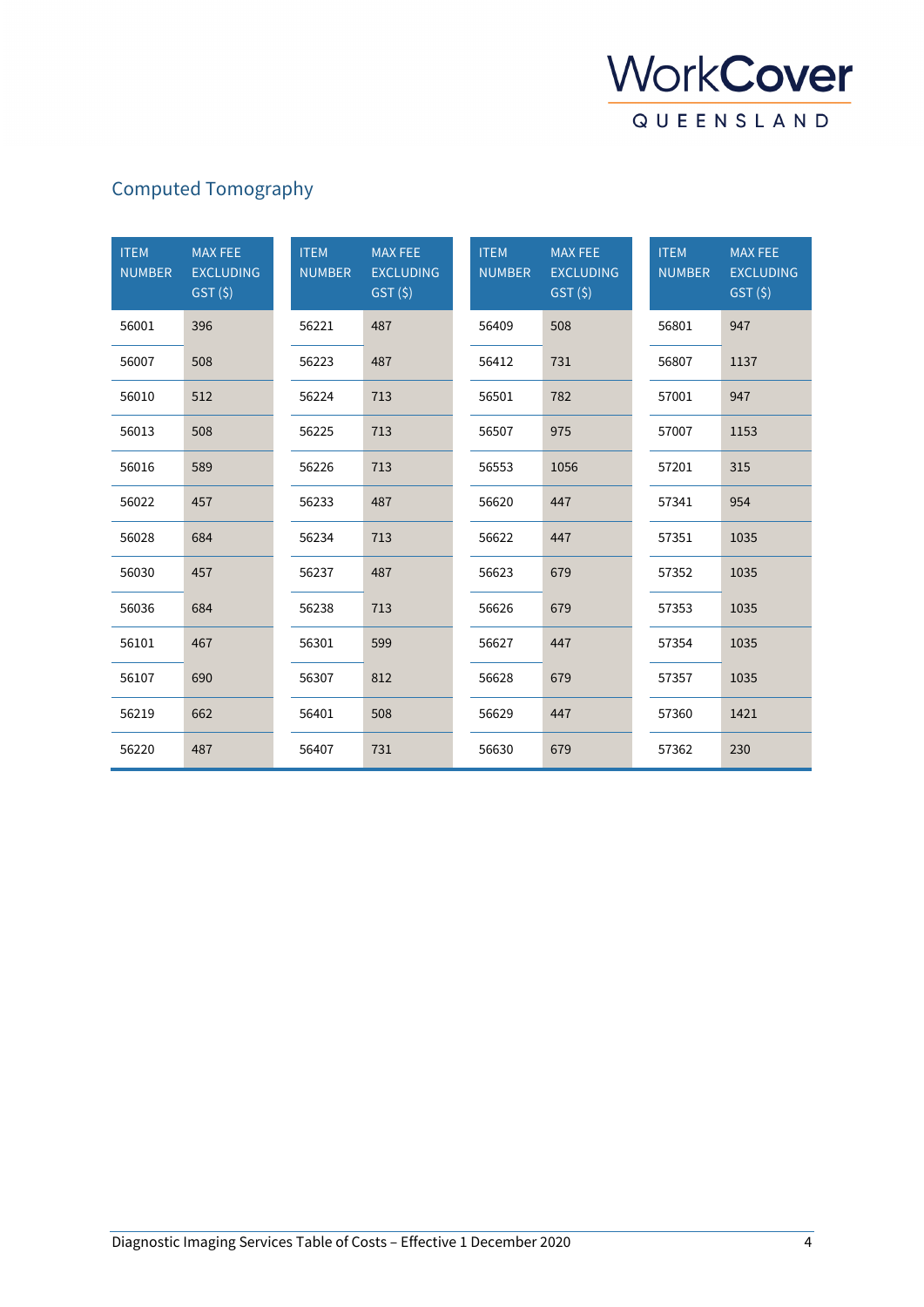

## Diagnostic Radiology

| <b>ITEM</b><br><b>NUMBER</b> | <b>MAX FEE</b><br><b>EXCLUDING</b><br>GST(S) | <b>ITEM</b><br><b>NUMBER</b> | <b>MAX FEE</b><br><b>EXCLUDING</b><br>GST(S) | <b>ITEM</b><br><b>NUMBER</b> | <b>MAX FEE</b><br><b>EXCLUDING</b><br>GST(S) | <b>ITEM</b><br><b>NUMBER</b> | <b>MAX FEE</b><br><b>EXCLUDING</b><br>GST(S) |
|------------------------------|----------------------------------------------|------------------------------|----------------------------------------------|------------------------------|----------------------------------------------|------------------------------|----------------------------------------------|
| 57506                        | 60                                           | 57960                        | 96                                           | 58916                        | 281                                          | 60009                        | 2794                                         |
| 57509                        | 81                                           | 57963                        | 96                                           | 58921                        | 275                                          | 60012                        | 1145                                         |
| 57512                        | 82                                           | 57966                        | 96                                           | 58927                        | 155                                          | 60015                        | 1679                                         |
| 57515                        | 110                                          | 57969                        | 96                                           | 58933                        | 417                                          | 60018                        | 2388                                         |
| 57518                        | 66                                           | 58100                        | 136                                          | 58936                        | 398                                          | 60021                        | 2794                                         |
| 57521                        | 88                                           | 58103                        | 112                                          | 58939                        | 283                                          | 60024                        | 1145                                         |
| 57522                        | 66                                           | 58106                        | 156                                          | 59103                        | 43                                           | 60027                        | 1679                                         |
| 57523                        | 88                                           | 58108                        | 223                                          | 59300                        | 182                                          | 60030                        | 2388                                         |
| 57524                        | 100                                          | 58109                        | 95                                           | 59302                        | 410                                          | 60033                        | 2794                                         |
| 57527                        | 134                                          | 58112                        | 197                                          | 59303                        | 110                                          | 60036                        | 1145                                         |
| 57541                        | 150                                          | 58115                        | 223                                          | 59305                        | 231                                          | 60039                        | 1679                                         |
| 57700                        | 82                                           | 58120                        | 223                                          | 59312                        | 177                                          | 60042                        | 2388                                         |
| 57703                        | 110                                          | 58121                        | 223                                          | 59314                        | 107                                          | 60045                        | 2794                                         |
| 57706                        | 66                                           | 58300                        | 81                                           | 59318                        | 96                                           | 60048                        | 1145                                         |
| 57709                        | 88                                           | 58306                        | 182                                          | 59700                        | 196                                          | 60051                        | 1679                                         |
| 57712                        | 96                                           | 58500                        | 72                                           | 59703                        | 154                                          | 60054                        | 2388                                         |
| 57715                        | 124                                          | 58503                        | 96                                           | 59712                        | 231                                          | 60057                        | 2794                                         |
| 57721                        | 202                                          | 58506                        | 123                                          | delete                       | delete                                       | 60060                        | 1145                                         |
| 57901                        | 131                                          | 58509                        | 81                                           | 59718                        | 273                                          | 60063                        | 1679                                         |
| 57902                        | 131                                          | 58521                        | 88                                           | 59724                        | 460                                          | 60066                        | 2388                                         |
| 57905                        | 131                                          | 58524                        | 115                                          | 59733                        | 219                                          | 60069                        | 2794                                         |
| 57907                        | 96                                           | 58527                        | 141                                          | 59739                        | 150                                          | 60072                        | 98                                           |
| 57915                        | 96                                           | 58700                        | 94                                           | 59751                        | 283                                          | 60075                        | 195                                          |
| 57918                        | 96                                           | 58706                        | 321                                          | 59754                        | 445                                          | 60078                        | 293                                          |
| 57921                        | 96                                           | 58715                        | 308                                          | 59763                        | 272                                          | 60500                        | 88                                           |
| 57924                        | 96                                           | 58718                        | 256                                          | 59903                        | 233                                          | 60503                        | 60                                           |
| 57927                        | 101                                          | 58721                        | 281                                          | 59912                        | 620                                          | 60506                        | 129                                          |
| 57930                        | 67                                           | 58900                        | 73                                           | 59925                        | 736                                          | 60509                        | 201                                          |
| 57933                        | 159                                          | 58903                        | 97                                           | 59970                        | 342                                          | 60918                        | 96                                           |
| 57939                        | 131                                          | 58909                        | 183                                          | 60000                        | 1145                                         | 60927                        | 77                                           |
| 57942                        | 101                                          | 58912                        | 224                                          | 60003                        | 1679                                         | 61109                        | 526                                          |
| 57945                        | 88                                           | 58915                        | 160                                          | 60006                        | 2388                                         |                              |                                              |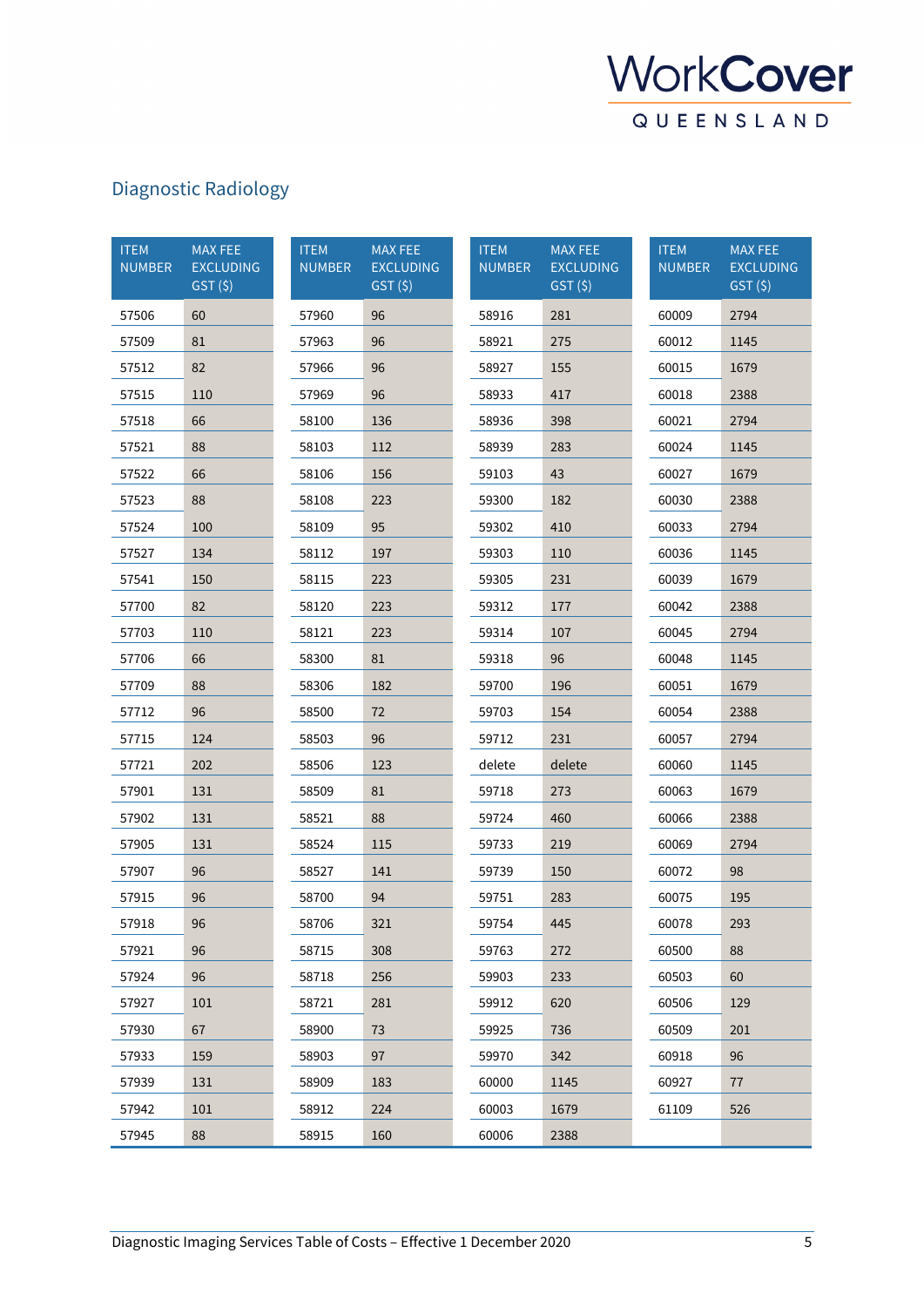

## Nuclear Medicine Imaging

| <b>ITEM</b><br><b>NUMBER</b> | <b>MAX FEE</b><br><b>EXCLUDING</b><br>GST(S) | <b>ITEM</b><br><b>NUMBER</b> | <b>MAX FEE</b><br><b>EXCLUDING</b><br>GST(S) | <b>ITEM</b><br><b>NUMBER</b> | <b>MAX FEE</b><br><b>EXCLUDING</b><br>GST(S) | <b>ITEM</b><br><b>NUMBER</b> | <b>MAX FEE</b><br><b>EXCLUDING</b><br>GST(S) |
|------------------------------|----------------------------------------------|------------------------------|----------------------------------------------|------------------------------|----------------------------------------------|------------------------------|----------------------------------------------|
| 61310                        | 735                                          | 61364                        | 994                                          | 61425                        | 1201                                         | 61505                        | 200                                          |
| 61311                        | 1131                                         | 61368                        | 446                                          | 61426                        | 1110                                         | 61523                        | 1906                                         |
| 61313                        | 607                                          | 61369                        | 4032                                         | 61429                        | 1086                                         | 61524                        | 1906                                         |
| 61314                        | 840                                          | 61372                        | 446                                          | 61430                        | 1319                                         | 61525                        | 1906                                         |
| 61321                        | 658                                          | 61373                        | 979                                          | 61433                        | 994                                          | 61529                        | 1906                                         |
| 61324                        | 1306                                         | 61376                        | 287                                          | 61434                        | 1231                                         | 61538                        | 1802                                         |
| 61325                        | 658                                          | 61381                        | 1149                                         | 61438                        | 1346                                         | 61541                        | 1906                                         |
| 61328                        | 455                                          | 61383                        | 1250                                         | 61441                        | 979                                          | 61553                        | 1998                                         |
| 61329                        | 1964                                         | 61384                        | 1375                                         | 61442                        | 1505                                         | 61559                        | 1836                                         |
| 61332                        | 1670                                         | 61386                        | 665                                          | 61445                        | 574                                          | 61565                        | 1906                                         |
| 61333                        | 887                                          | 61387                        | 862                                          | 61446                        | 667                                          | 61571                        | 1906                                         |
| 61336                        | 1210                                         | 61389                        | 741                                          | 61449                        | 912                                          | 61575                        | 1906                                         |
| 61337                        | 960                                          | 61390                        | 820                                          | 61450                        | 795                                          | 61577                        | 1906                                         |
| 61340                        | 506                                          | 61393                        | 1211                                         | 61453                        | 1029                                         | 61598                        | 1906                                         |
| 61341                        | 1201                                         | 61394                        | 1306                                         | 61454                        | 696                                          | 61604                        | 1906                                         |
| 61344                        | 200                                          | 61397                        | 494                                          | 61457                        | 941                                          | 61610                        | 1906                                         |
| 61345                        | 1964                                         | 61398                        | 1964                                         | 61461                        | 1056                                         | 61620                        | 1906                                         |
| 61348                        | 887                                          | 61402                        | 1210                                         | 61462                        | 258                                          | 61622                        | 1906                                         |
| 61349                        | 1964                                         | 61406                        | 1964                                         | 61469                        | 696                                          | 61628                        | 1906                                         |
| 61353                        | 773                                          | 61409                        | 1747                                         | 61473                        | 351                                          | 61632                        | 1906                                         |
| 61356                        | 786                                          | 61410                        | 1964                                         | 61480                        | 774                                          | 61640                        | 1998                                         |
| 61357                        | 1306                                         | 61413                        | 452                                          | 61485                        | 1998                                         | 61646                        | 1998                                         |
| 61360                        | 807                                          | 61414                        | 1306                                         | 61495                        | 446                                          | 61647                        | 1906                                         |
| 61361                        | 923                                          | 61421                        | 960                                          | 61499                        | 506                                          | 61650                        | 1757                                         |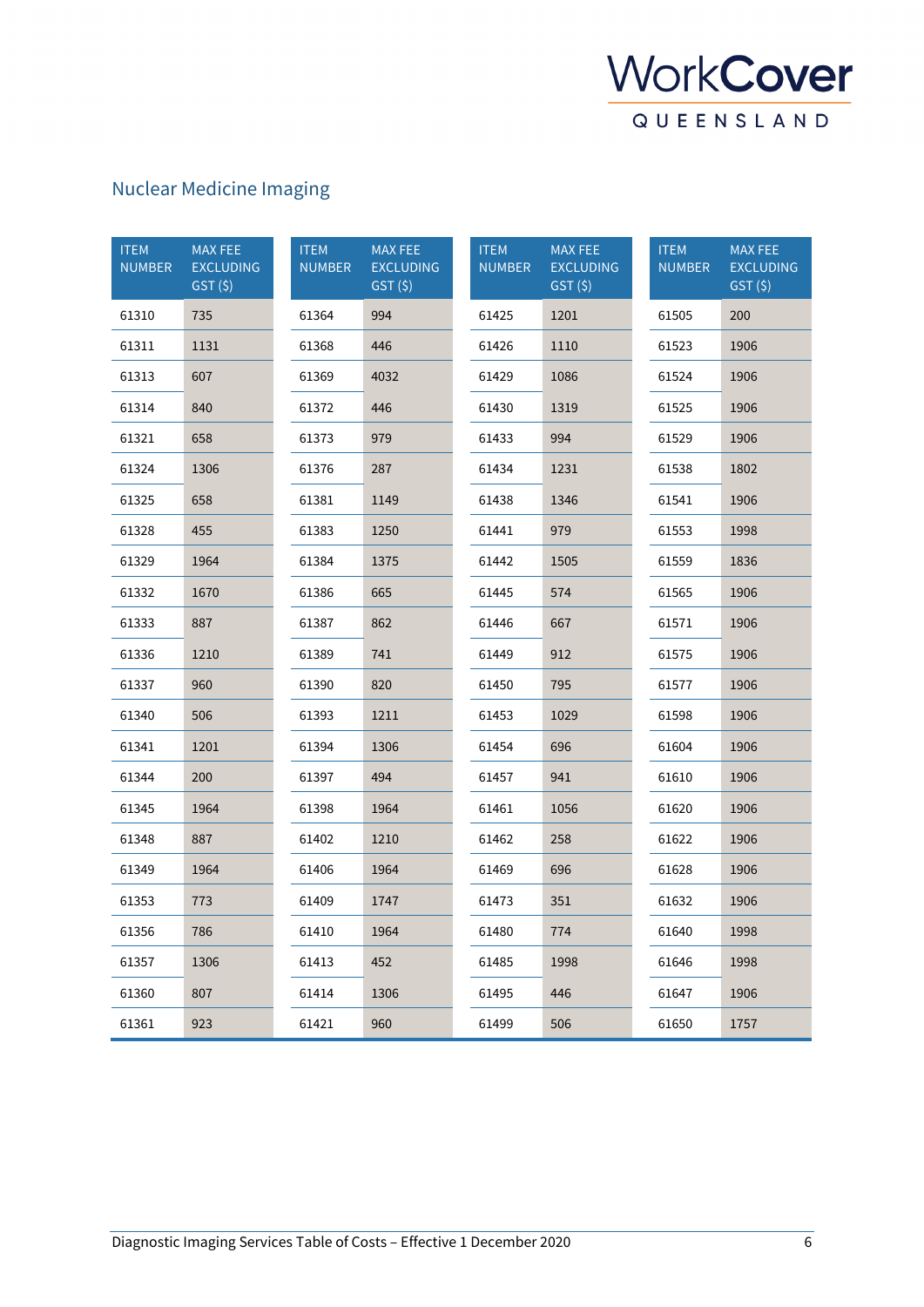

## Magnetic Resonance Imaging

| <b>ITEM</b><br><b>NUMBER</b> | <b>MAX FEE</b><br><b>EXCLUDING</b><br>GST(S) | <b>ITEM</b><br><b>NUMBER</b> | <b>MAX FEE</b><br><b>EXCLUDING</b><br>GST(\$) | <b>ITEM</b><br><b>NUMBER</b> | <b>MAX FEE</b><br><b>EXCLUDING</b><br>GST(S) | <b>ITEM</b><br><b>NUMBER</b> | <b>MAX FEE</b><br><b>EXCLUDING</b><br>GST(\$) |
|------------------------------|----------------------------------------------|------------------------------|-----------------------------------------------|------------------------------|----------------------------------------------|------------------------------|-----------------------------------------------|
| 63001                        | 404                                          | 63170                        | 359                                           | 63331                        | 404                                          | 63487                        | 690                                           |
| 63004                        | 404                                          | 63173                        | 359                                           | 63334                        | 336                                          | 63489                        | 1440                                          |
| 63007                        | 404                                          | 63176                        | 359                                           | 63337                        | 448                                          | 63491                        | 45                                            |
| 63010                        | 336                                          | 63179                        | 359                                           | 63340                        | 404                                          | 63494                        | 45                                            |
| 63040                        | 336                                          | 63182                        | 359                                           | 63361                        | 404                                          | 63496                        | 250                                           |
| 63043                        | 359                                          | 63185                        | 359                                           | 63385                        | 448                                          | 63497                        | 157                                           |
| 63046                        | 404                                          | 63201                        | 448                                           | 63388                        | 448                                          | 63498                        | 45                                            |
| 63049                        | 404                                          | 63204                        | 448                                           | 63391                        | 403                                          | 63499                        | 157                                           |
| 63052                        | 404                                          | 63219                        | 448                                           | 63395                        | 856                                          | 63501                        | 500                                           |
| 63055                        | 404                                          | 63222                        | 448                                           | 63397                        | 856                                          | 63502                        | 500                                           |
| 63058                        | 404                                          | 63225                        | 448                                           | 63401                        | 404                                          | 63507                        | 403                                           |
| 63061                        | 404                                          | 63228                        | 448                                           | 63404                        | 404                                          | 63510                        | 448                                           |
| 63064                        | 404                                          | 63231                        | 448                                           | 63416                        | 404                                          | 63513                        | 404                                           |
| 63067                        | 404                                          | 63234                        | 448                                           | 63425                        | 404                                          | 63516                        | 404                                           |
| 63070                        | 404                                          | 63237                        | 448                                           | 63428                        | 404                                          | 63519                        | 404                                           |
| 63073                        | 404                                          | 63240                        | 448                                           | 63440                        | 404                                          | 63522                        | 448                                           |
| 63101                        | 493                                          | 63243                        | 448                                           | 63443                        | 404                                          | 63531                        | 690                                           |
| 63111                        | 493                                          | 63271                        | 493                                           | 63446                        | 404                                          | 63533                        | 690                                           |
| 63114                        | 493                                          | 63274                        | 493                                           | 63454                        | 1200                                         | 63545                        | 550                                           |
| 63125                        | 493                                          | 63277                        | 493                                           | 63460                        | 600                                          | 63546                        | 550                                           |
| 63128                        | 493                                          | 63280                        | 493                                           | 63461                        | 359                                          | 63547                        | 690                                           |
| 63131                        | 493                                          | 63301                        | 381                                           | 63464                        | 690                                          | 63551                        | 404                                           |
| 63151                        | 359                                          | 63304                        | 381                                           | 63467                        | 690                                          | 63554                        | 359                                           |
| 63154                        | 359                                          | 63307                        | 381                                           | 63470                        | 404                                          | 63557                        | 493                                           |
| 63161                        | 359                                          | 63322                        | 404                                           | 63473                        | 628                                          | 63560                        | 404                                           |
| 63164                        | 359                                          | 63325                        | 404                                           | 63476                        | 404                                          |                              |                                               |
| 63167                        | 359                                          | 63328                        | 404                                           | 63482                        | 404                                          |                              |                                               |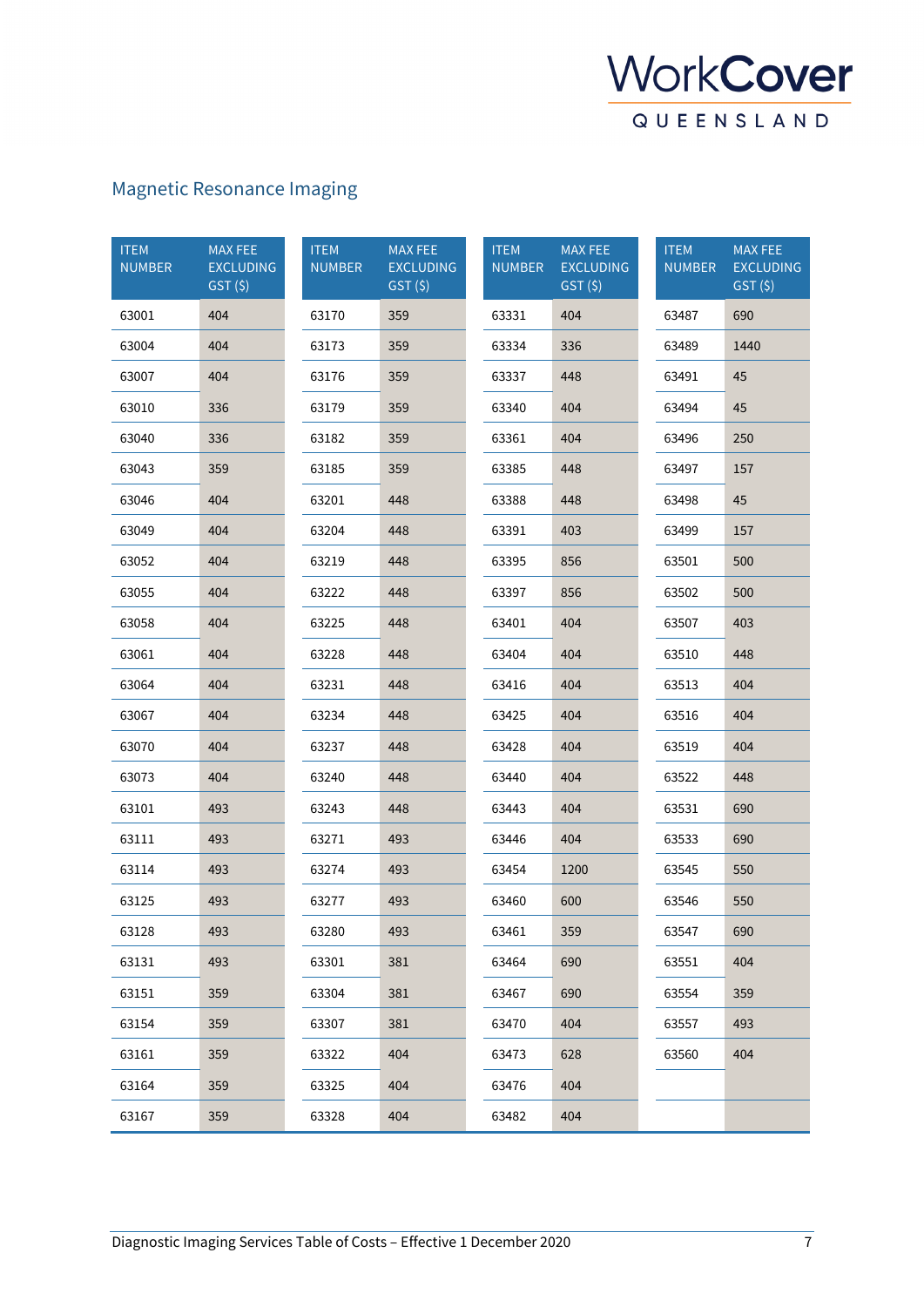

#### Specialist Magnetic Resonance Imaging

| <b>ITEM</b><br><b>NUMBER</b> | <b>DESCRIPTOR</b>                                                                                                       | <b>REFERRAL BY</b><br><b>SPECIALIST</b><br><b>REQUIRED</b> | <b>MAX FEE</b><br><b>EXCLUDING</b><br>GST(S) |
|------------------------------|-------------------------------------------------------------------------------------------------------------------------|------------------------------------------------------------|----------------------------------------------|
| 100501                       | MBS item codes 63491, 63494                                                                                             | Yes                                                        | 90                                           |
| 100502                       | MBS item codes 63010, 63040, 63334                                                                                      | Yes                                                        | 672                                          |
| 100503                       | MBS item codes 63043, 63151, 63154, 63161 - 63170, 63179<br>$-63185, 63461$                                             | Yes                                                        | 717                                          |
| 100504                       | MBS item codes 63301, 63304, 63307                                                                                      | Yes                                                        | 762                                          |
| 100505                       | MBS item codes 63001 - 63007, 63046 - 63073, 63322,<br>63340, 63361, 63391, 63401, 63404, 63416, 63425, 63428,<br>63440 | Yes                                                        | 806                                          |
| 100506                       | MBS item codes 63201, 63204, 63219 - 63243, 63385, 63388                                                                | Yes                                                        | 869                                          |
| 100507                       | MBS item codes 63101, 63111, 63114, 63125, 63128, 63131,<br>63271 - 63280                                               | Yes                                                        | 986                                          |
| 100508                       | MBS item codes 63173, 63176, 63325, 63328, 63331, 63337                                                                 | <b>Yes</b>                                                 | 717                                          |
| 100509                       | MBS item codes 63464, 63467, 63487                                                                                      | Yes                                                        | 1380                                         |
| 100510                       | MBS item code 63473                                                                                                     | Yes                                                        | 1254                                         |

These services must be referred by a specialist and meet the service level standards to bill at these rates.

<sup>1</sup> Rates do not include GST. Check with the Australian Taxation Office if GST should be included.